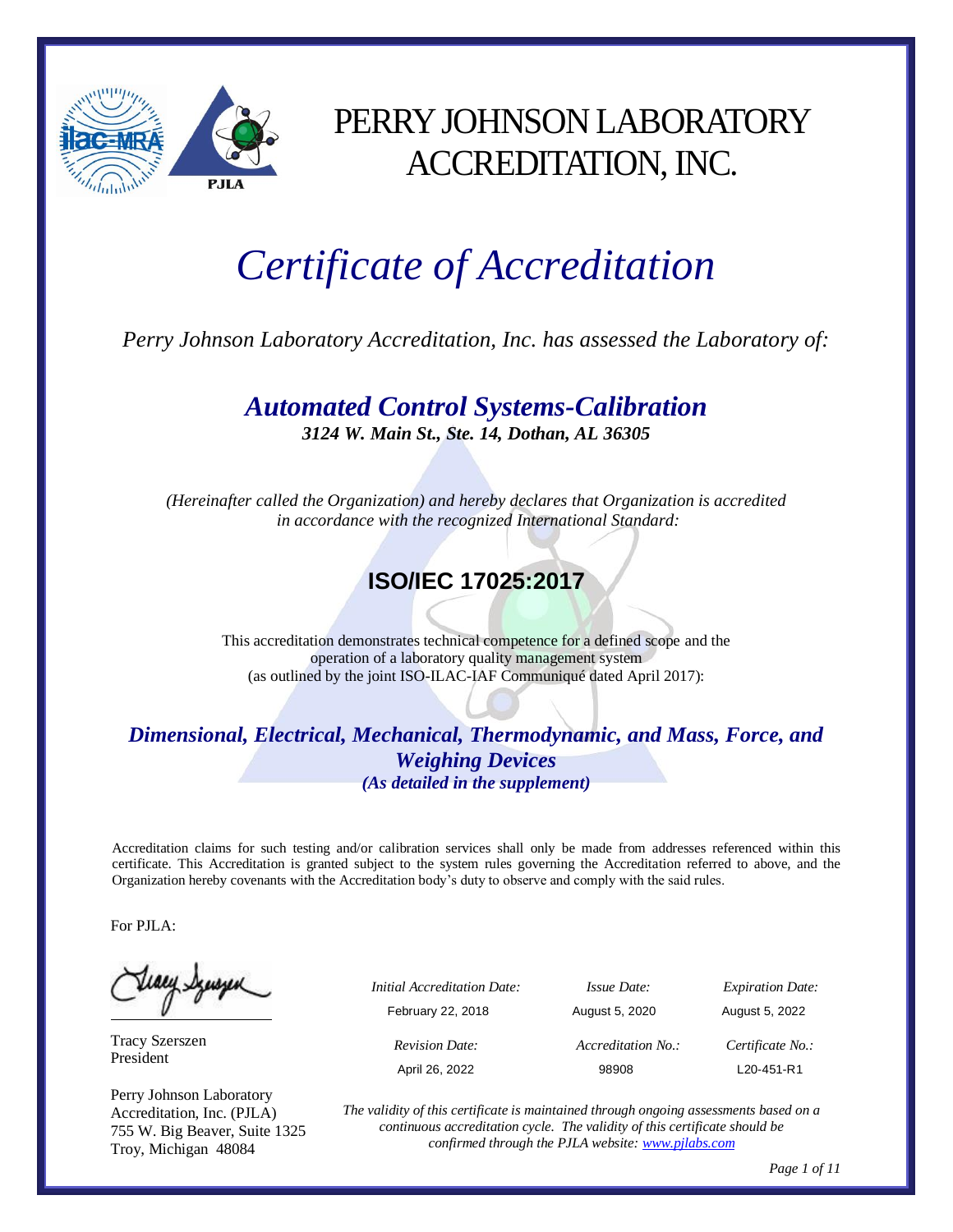

### **Automated Control Systems-Calibration**

3124 W. Main St., Ste 14, Dothan, AL 36305 Contact Name: Gary McGowan Phone: 334-792-0113

*Accreditation is granted to the facility to perform the following calibrations:*

#### Dimensional

| <b>MEASURED INSTRUMENT,</b><br><b>OUANTITY OR GAUGE</b> | <b>RANGE OR NOMINAL</b><br><b>DEVICE SIZE AS</b><br><b>APPROPRIATE</b> | <b>CALIBRATION AND</b><br><b>MEASUREMENT</b><br><b>CAPABILITY EXPRESSED</b><br>AS AN UNCERTAINTY (±) | <b>CALIBRATION</b><br><b>EQUIPMENT</b><br><b>AND REFERENCE</b><br><b>STANDARDS USED</b> |
|---------------------------------------------------------|------------------------------------------------------------------------|------------------------------------------------------------------------------------------------------|-----------------------------------------------------------------------------------------|
| Calipers $FO$                                           | $0.5$ in to 9 in                                                       | $(33 + 5.7L) \,\mu\text{in}$                                                                         | Grade 0 Gage Blocks                                                                     |
|                                                         | 175 mm to 300 mm                                                       | $(2.4 + 0.005L) \mu m$                                                                               | Grade 3 Gage Blocks                                                                     |
| Height Gages <sup>FO</sup>                              | $0.05$ in to $8$ in                                                    | $(47 + 4.3L) \,\mu\text{in}$                                                                         | <b>Surface Plate</b>                                                                    |
| Micrometer <sup>FO</sup>                                | $0.05$ in to 6 in                                                      | $(42 + 5.2L) \,\mu\text{in}$                                                                         | <b>Ring Gauge</b><br>Glass Scale                                                        |
| Indicators FO                                           | $0.05$ in to 4 in                                                      | $(1.3 + 30L) \mu$ in                                                                                 | $WI-04-08$                                                                              |
| <b>Optical Comparators</b>                              | $0.1$ mm to $100$ mm                                                   | $0.0039$ mm                                                                                          | Glass Scale                                                                             |
| X and Y Axis Linearity $FO$                             |                                                                        |                                                                                                      | $WI-23$                                                                                 |

#### Electrical

| LIUULI LUUL                                      |                                                                        |                                                                                                      |                                                                                         |
|--------------------------------------------------|------------------------------------------------------------------------|------------------------------------------------------------------------------------------------------|-----------------------------------------------------------------------------------------|
| MEASURED INSTRUMENT,<br><b>OUANTITY OR GAUGE</b> | <b>RANGE OR NOMINAL</b><br><b>DEVICE SIZE AS</b><br><b>APPROPRIATE</b> | <b>CALIBRATION AND</b><br><b>MEASUREMENT</b><br><b>CAPABILITY EXPRESSED</b><br>AS AN UNCERTAINTY (±) | <b>CALIBRATION</b><br><b>EQUIPMENT</b><br><b>AND REFERENCE</b><br><b>STANDARDS USED</b> |
| Equipment to Measure DC                          | 0.01 $\mu$ A to 100 $\mu$ A                                            | 0.060 % of reading $+25$ nA                                                                          | Fluke 8846A                                                                             |
| Current <sup>FO</sup>                            | $100 \mu A$ to $1 \mu A$                                               | 0.061 % of reading + 0.05 $\mu$ A                                                                    | WI-17                                                                                   |
|                                                  | 1 mA to $10 \text{ mA}$                                                | 0.063 % of reading $+2 \mu A$                                                                        |                                                                                         |
|                                                  | $10 \text{ mA}$ to $100 \text{ mA}$                                    | $0.061$ % of reading + 5 $\mu$ A                                                                     |                                                                                         |
|                                                  | $100 \text{ mA}$ to $1 \text{ A}$                                      | $0.066\%$ of reading $+0.2$ mA                                                                       |                                                                                         |
|                                                  | 1 A to 3 A                                                             | $0.13\%$ of reading + 0.6 mA                                                                         |                                                                                         |
|                                                  | 3 A to 10 A                                                            | 0.19 % of reading $+$ 0.8 mA                                                                         |                                                                                         |
| Equipment to Output DC                           | $2 \mu A$ to $202 \mu A$                                               | $0.076 \mu A$                                                                                        | Transmille 3041                                                                         |
| Current <sup>FO</sup>                            | $0.2 \text{ mA}$ to $2.02 \text{ mA}$                                  | $0.00031$ mA                                                                                         | $WI-12$                                                                                 |
|                                                  | $2.02 \text{ mA}$ to $20.2 \text{ mA}$                                 | 0.0019mA                                                                                             |                                                                                         |
|                                                  | $20.2 \text{ mA}$ to $202 \text{ mA}$                                  | $0.023 \text{ mA}$                                                                                   |                                                                                         |
|                                                  | 0.202 A to 2.02 A                                                      | 0.00034 A                                                                                            |                                                                                         |
|                                                  | 2 A to 30 A                                                            | 0.016A                                                                                               |                                                                                         |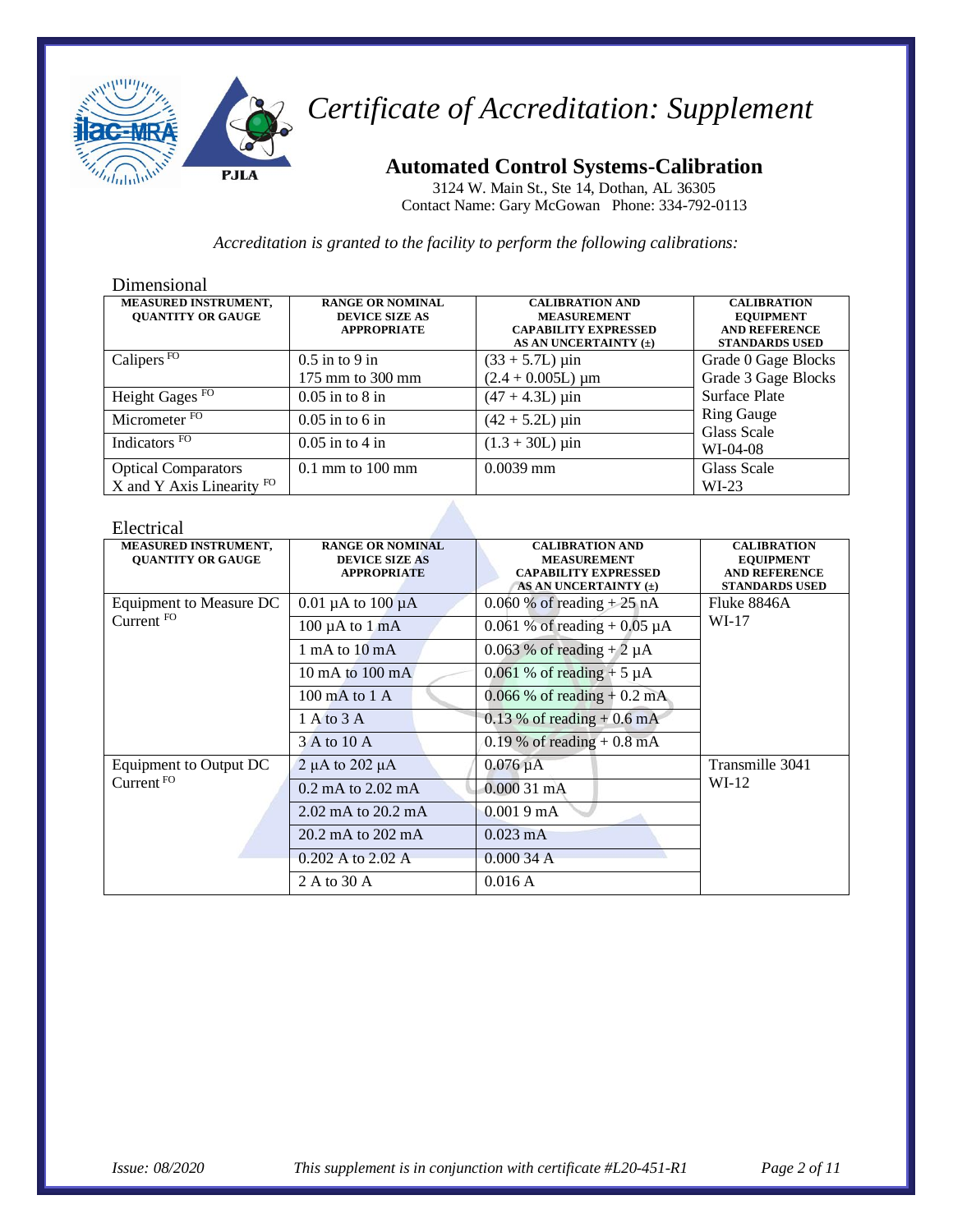

### **Automated Control Systems-Calibration**

3124 W. Main St., Ste 14, Dothan, AL 36305 Contact Name: Gary McGowan Phone: 334-792-0113

| Electrical                                       |                                                                        |                                                                                                      |                                                                                         |
|--------------------------------------------------|------------------------------------------------------------------------|------------------------------------------------------------------------------------------------------|-----------------------------------------------------------------------------------------|
| MEASURED INSTRUMENT,<br><b>QUANTITY OR GAUGE</b> | <b>RANGE OR NOMINAL</b><br><b>DEVICE SIZE AS</b><br><b>APPROPRIATE</b> | <b>CALIBRATION AND</b><br><b>MEASUREMENT</b><br><b>CAPABILITY EXPRESSED</b><br>AS AN UNCERTAINTY (±) | <b>CALIBRATION</b><br><b>EQUIPMENT</b><br><b>AND REFERENCE</b><br><b>STANDARDS USED</b> |
| <b>Equipment to Measure</b>                      | $0.1 \Omega$ to $10 \Omega$                                            | $3 \text{ mA} + 0.13 \%$ of reading                                                                  | Fluke 8846A                                                                             |
| Resistance FO                                    | 10 $\Omega$ to 100 $\Omega$                                            | $4 \text{ m}\Omega + 0.012 \%$ of reading                                                            | $WI-18$                                                                                 |
|                                                  | 100 Ω to 1 kΩ                                                          | $10 \text{ mA} + 0.012 \%$ of reading                                                                |                                                                                         |
|                                                  | 1 k $\Omega$ to 10 k $\Omega$                                          | $0.1 \Omega + 0.12 \%$ of reading                                                                    |                                                                                         |
|                                                  | $10 \text{ k}\Omega$ to $100 \text{ k}\Omega$                          | $1 \Omega + 0.012 \%$ of reading                                                                     |                                                                                         |
|                                                  | 100 kΩ to 1 MΩ                                                         | $10 \Omega + 0.012$ % of reading                                                                     |                                                                                         |
|                                                  | 1 MΩ to 10 MΩ                                                          | $0.1 \text{ k}\Omega + 0.047 \%$ of reading                                                          |                                                                                         |
|                                                  | 10 MΩ to 100 MΩ                                                        | $10 \text{ k}\Omega$ + 0.95 % of reading                                                             |                                                                                         |
| <b>Equipment</b> to Output                       | $0.1 \Omega$ to $1 \Omega$                                             | $0.006 \Omega$                                                                                       | Transmille 3041                                                                         |
| Resistance <sup>FO</sup>                         | 1 $\Omega$ to 10 $\Omega$                                              | $0.0075 \Omega$                                                                                      | $WI-12$                                                                                 |
|                                                  | 10 $\Omega$ to 100 $\Omega$                                            | $0.014 \Omega$                                                                                       |                                                                                         |
|                                                  | $0.1 \text{ k}\Omega$ to $1 \text{ k}\Omega$                           | $0.00011 k\Omega$                                                                                    |                                                                                         |
|                                                  | 1 k $\Omega$ to 10 k $\Omega$                                          | $0.0011 k\Omega$                                                                                     |                                                                                         |
|                                                  | 10 kΩ to 100 kΩ                                                        | $0.0097 k\Omega$                                                                                     |                                                                                         |
|                                                  | $0.1 \text{ M}\Omega$ to $1 \text{ M}\Omega$                           | $0.0002$ M $\Omega$                                                                                  |                                                                                         |
|                                                  | 1 MΩ to 10 MΩ                                                          | $0.0054 M\Omega$                                                                                     |                                                                                         |
|                                                  | 10 M $\Omega$ to 100 M $\Omega$                                        | $0.67 \text{ M}\Omega$                                                                               |                                                                                         |
| Equipment to Measure DC                          | $10 \text{ mV}$ to $100 \text{ mV}$                                    | $0.0051\%$ of reading + 3.5 µV                                                                       | Fluke 8846A                                                                             |
| Voltage <sup>FO</sup>                            | $0.1 V$ to $1 V$                                                       | $0.0031\%$ of reading + 7 µV                                                                         | WI-19                                                                                   |
|                                                  | 1 V to 10 V                                                            | $0.0029$ % of reading + 0.05 mV                                                                      |                                                                                         |
|                                                  | 10 V to 100 V                                                          | $0.0046$ % of reading + 0.6 mV                                                                       |                                                                                         |
|                                                  | 100 V to 1 000 V                                                       | $0.0054$ % of reading + 10 mV                                                                        |                                                                                         |
| <b>Equipment to Output</b>                       | $0.2$ mV to $202$ mV                                                   | $0.0095$ mV                                                                                          | Transmille 3041                                                                         |
| DC Voltage <sup>FO</sup>                         | 0.2 V to 2.02 V                                                        | $0.000077$ V                                                                                         | $WI-12$                                                                                 |
|                                                  | 2 V to 20.2 V                                                          | 0.00080V                                                                                             |                                                                                         |
|                                                  | 20 V to 200 V                                                          | 0.0096V                                                                                              |                                                                                         |
|                                                  |                                                                        |                                                                                                      |                                                                                         |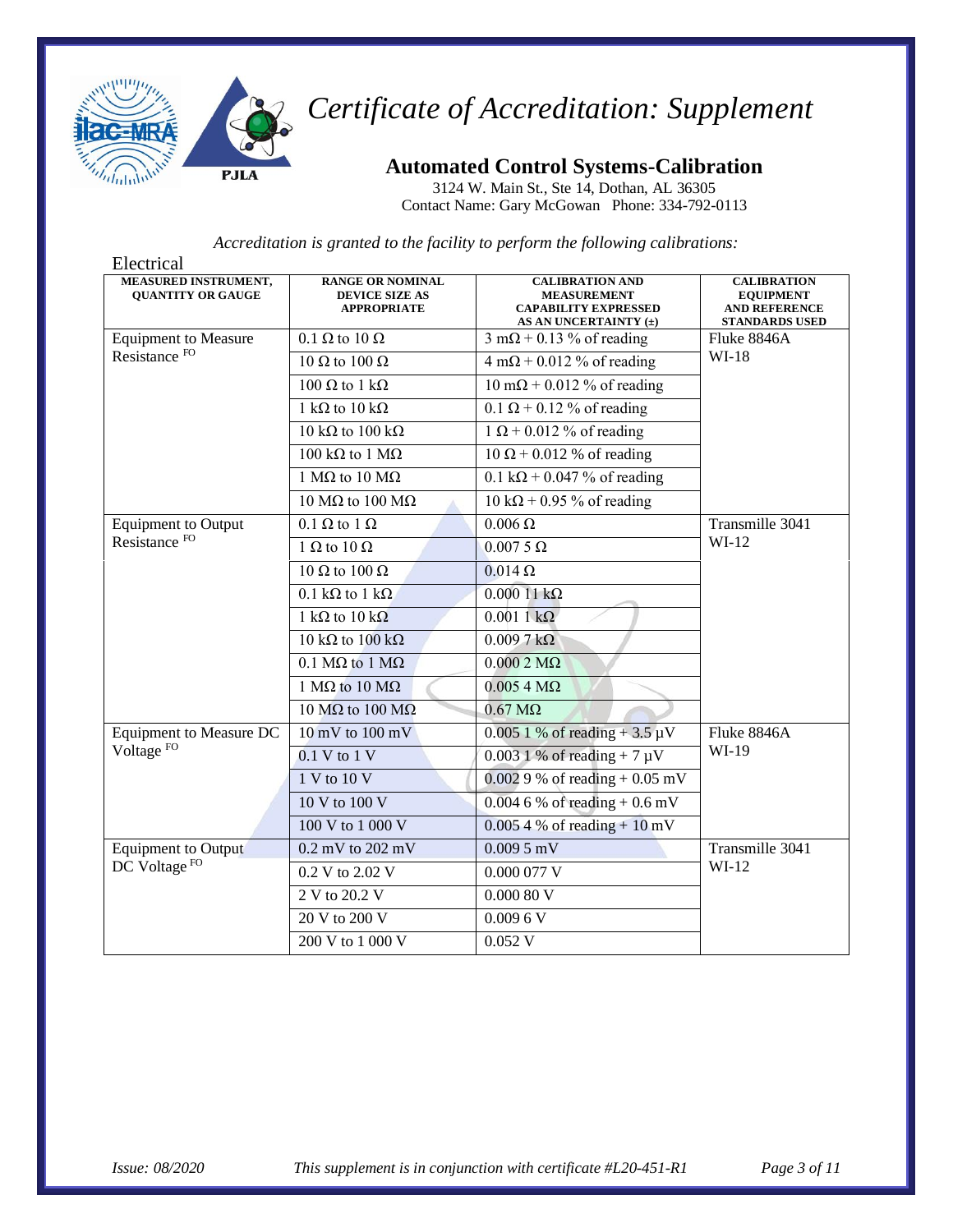

### **Automated Control Systems-Calibration**

3124 W. Main St., Ste 14, Dothan, AL 36305 Contact Name: Gary McGowan Phone: 334-792-0113

| Electrical                                              |                                                                        |                                                                                                      |                                                                                         |
|---------------------------------------------------------|------------------------------------------------------------------------|------------------------------------------------------------------------------------------------------|-----------------------------------------------------------------------------------------|
| <b>MEASURED INSTRUMENT,</b><br><b>QUANTITY OR GAUGE</b> | <b>RANGE OR NOMINAL</b><br><b>DEVICE SIZE AS</b><br><b>APPROPRIATE</b> | <b>CALIBRATION AND</b><br><b>MEASUREMENT</b><br><b>CAPABILITY EXPRESSED</b><br>AS AN UNCERTAINTY (±) | <b>CALIBRATION</b><br><b>EQUIPMENT</b><br><b>AND REFERENCE</b><br><b>STANDARDS USED</b> |
| <b>Equipment to Measure</b>                             | $0.1$ nF to $1$ nF                                                     | $25$ nF + 2.7 % of reading                                                                           | Fluke 8846A                                                                             |
| Capacitance <sup>FO</sup>                               | $1$ nF to $10$ nF                                                      | $0.05$ nF + 1.3 % of reading                                                                         | $WI-11$                                                                                 |
|                                                         | 10 nF to 100 nF                                                        | $0.5$ nF + 1.2 % of reading                                                                          |                                                                                         |
|                                                         | $0.1 \mu F$ to $1 \mu F$                                               | $5$ nF + 1.2 % of reading                                                                            |                                                                                         |
|                                                         | $1 \mu$ F to $10 \mu$ F                                                | $0.05 \mu F + 1.2 \%$ of reading                                                                     |                                                                                         |
|                                                         | 10 $\mu$ F to 100 $\mu$ F                                              | $0.5 \mu F + 1.2 \%$ of reading                                                                      |                                                                                         |
|                                                         | $100 \mu F$ to $1 \text{ mF}$                                          | $5 \mu F + 1.2$ % of reading                                                                         |                                                                                         |
|                                                         | $1$ mF to $10$ mF                                                      | $0.05$ mF + 1.3 % reading                                                                            |                                                                                         |
|                                                         | $10 \text{ mF}$ to $100 \text{ mF}$                                    | $0.2 \text{ mF} + 4.8 \%$ of reading                                                                 |                                                                                         |
| <b>Equipment to Output</b>                              | 10 <sub>nF</sub>                                                       | $0.47\%$ of reading                                                                                  | Transmille 3041                                                                         |
| Capacitance <sup>FO</sup>                               | $20$ nF                                                                | $0.47\%$ of reading                                                                                  | $WI-12$                                                                                 |
|                                                         | $50$ nF                                                                | 0.47% of reading                                                                                     |                                                                                         |
|                                                         | $100$ nF                                                               | 0.47% of reading                                                                                     |                                                                                         |
|                                                         | $1 \mu F$                                                              | 0.47% of reading                                                                                     |                                                                                         |
|                                                         | $10 \mu F$                                                             | $0.47\%$ of reading                                                                                  |                                                                                         |

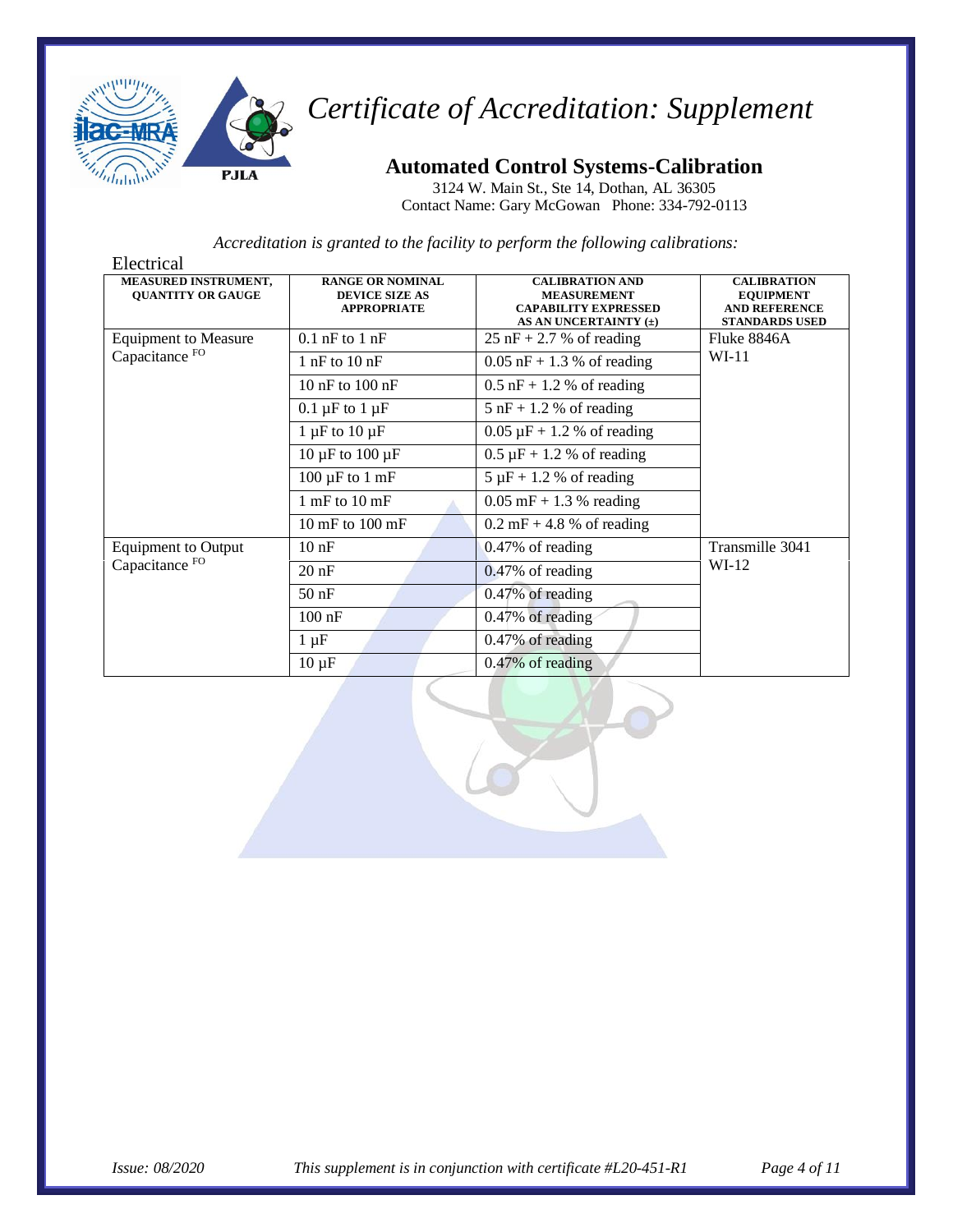

### **Automated Control Systems-Calibration**

3124 W. Main St., Ste 14, Dothan, AL 36305 Contact Name: Gary McGowan Phone: 334-792-0113

| Electrical                                                                          |                                                                        |                                                                                                      |                                                                                         |
|-------------------------------------------------------------------------------------|------------------------------------------------------------------------|------------------------------------------------------------------------------------------------------|-----------------------------------------------------------------------------------------|
| <b>MEASURED INSTRUMENT,</b><br><b>OUANTITY OR GAUGE</b>                             | <b>RANGE OR NOMINAL</b><br><b>DEVICE SIZE AS</b><br><b>APPROPRIATE</b> | <b>CALIBRATION AND</b><br><b>MEASUREMENT</b><br><b>CAPABILITY EXPRESSED</b><br>AS AN UNCERTAINTY (±) | <b>CALIBRATION</b><br><b>EQUIPMENT</b><br><b>AND REFERENCE</b><br><b>STANDARDS USED</b> |
| <b>Equipment to Measure Frequency</b>                                               |                                                                        |                                                                                                      |                                                                                         |
| (at the listed frequencies) FO<br>3 Hz to 5 Hz                                      | 100 mV to 1 000 V                                                      | $0.12%$ of reading                                                                                   |                                                                                         |
|                                                                                     |                                                                        |                                                                                                      | Fluke 8846A<br>$WI-16$                                                                  |
| 5 Hz to 10 Hz                                                                       | 100 mV to 1 000 V                                                      | $0.06\%$ of reading                                                                                  |                                                                                         |
| 10 Hz to 40 Hz                                                                      | 100 mV to 1 000 V                                                      | $0.035%$ of reading                                                                                  |                                                                                         |
| 40 Hz to 300 kHz                                                                    | $\overline{100 \text{ mV}}$ to 1 000 V                                 | $0.012\%$ of reading                                                                                 |                                                                                         |
| 300 kHz to 1 MHz                                                                    | 100 mV to 1 000 V                                                      | $0.012$ % of reading                                                                                 |                                                                                         |
| <b>Equipment</b> to Output<br>Frequency <sup>FO</sup>                               | 1 Hz to 10 MHz                                                         | $0.0035%$ of reading                                                                                 | Transmille 3041<br>$WI-12$                                                              |
| <b>Equipment to Measure AC Current</b><br>(at the listed frequencies) $FQ$          |                                                                        |                                                                                                      | Fluke 8846A<br>$WI-17$                                                                  |
| 5 Hz to 10 Hz                                                                       | $0.1 \mu A$ to $100 \mu A$                                             | $0.4 \mu A + 0.36$ % of reading                                                                      |                                                                                         |
| 10 Hz to 5 kHz                                                                      | $0.1 \mu A$ to $100 \mu A$                                             | $0.4 \mu A + 0.12$ % of reading                                                                      |                                                                                         |
| 5 kHz to 10 kHz                                                                     | $0.1 \mu A$ to $100 \mu A$                                             | $0.25 \mu A + 0.24 \%$ of reading                                                                    |                                                                                         |
| <b>Equipment to Measure AC Current</b><br>(at the listed frequencies) <sup>FO</sup> |                                                                        |                                                                                                      |                                                                                         |
| $5$ Hz to $10$ Hz                                                                   | $100 \mu A$ to $1 \text{ mA}$                                          | $0.4 \mu A + 0.36$ % of reading                                                                      |                                                                                         |
| 10 Hz to 5 kHz                                                                      | $100 \mu A$ to $1 \mu A$                                               | $0.4 \mu A + 0.12 \%$ of reading                                                                     |                                                                                         |
| 5 kHz to 10 kHz                                                                     | $100 \mu A$ to $1 \mu A$                                               | $2.5 \mu A + 0.24$ % of reading                                                                      |                                                                                         |
| <b>Equipment to Measure AC Current</b><br>(at the listed frequencies) <sup>FO</sup> |                                                                        |                                                                                                      |                                                                                         |
| $5$ Hz to $10$ Hz                                                                   | 1 mA to 10 mA                                                          | $4 \mu A + 0.36$ % of reading                                                                        |                                                                                         |
| 10 Hz to 5 kHz                                                                      | 1 mA to 10 mA                                                          | $4 \mu A + 0.12$ % of reading                                                                        |                                                                                         |
| 5 kHz to 10 kHz                                                                     | 1 mA to 10 mA                                                          | $23 \mu A + 0.24$ % of reading                                                                       |                                                                                         |
| <b>Equipment to Measure AC Current</b><br>(at the listed frequencies) FO            |                                                                        |                                                                                                      |                                                                                         |
| 5 Hz to 10 Hz                                                                       | 10 mA to 100 mA                                                        | $0.04 \text{ mA} + 0.36 \% \text{ of reading}$                                                       |                                                                                         |
| 10 Hz to 5 kHz                                                                      | 10 mA to 100 mA                                                        | $0.04 \text{ mA} + 0.12 \%$ of reading                                                               |                                                                                         |
| 5 kHz to 10 kHz                                                                     | 10 mA to 100 mA                                                        | $0.25 \text{ mA} + 0.24 \text{ % of reading}$                                                        |                                                                                         |
| <b>Equipment to Measure AC Current</b><br>(at the listed frequencies) <sup>FO</sup> |                                                                        |                                                                                                      |                                                                                         |
| 10 Hz to 5 kHz                                                                      | $100 \text{ mA}$ to $1 \text{ A}$                                      | $0.4 \text{ mA} + 0.12$ % of reading                                                                 |                                                                                         |
| 5 kHz to 10 kHz                                                                     | 100 mA to 1 A                                                          | $7 \text{ mA} + 0.42$ % of reading                                                                   |                                                                                         |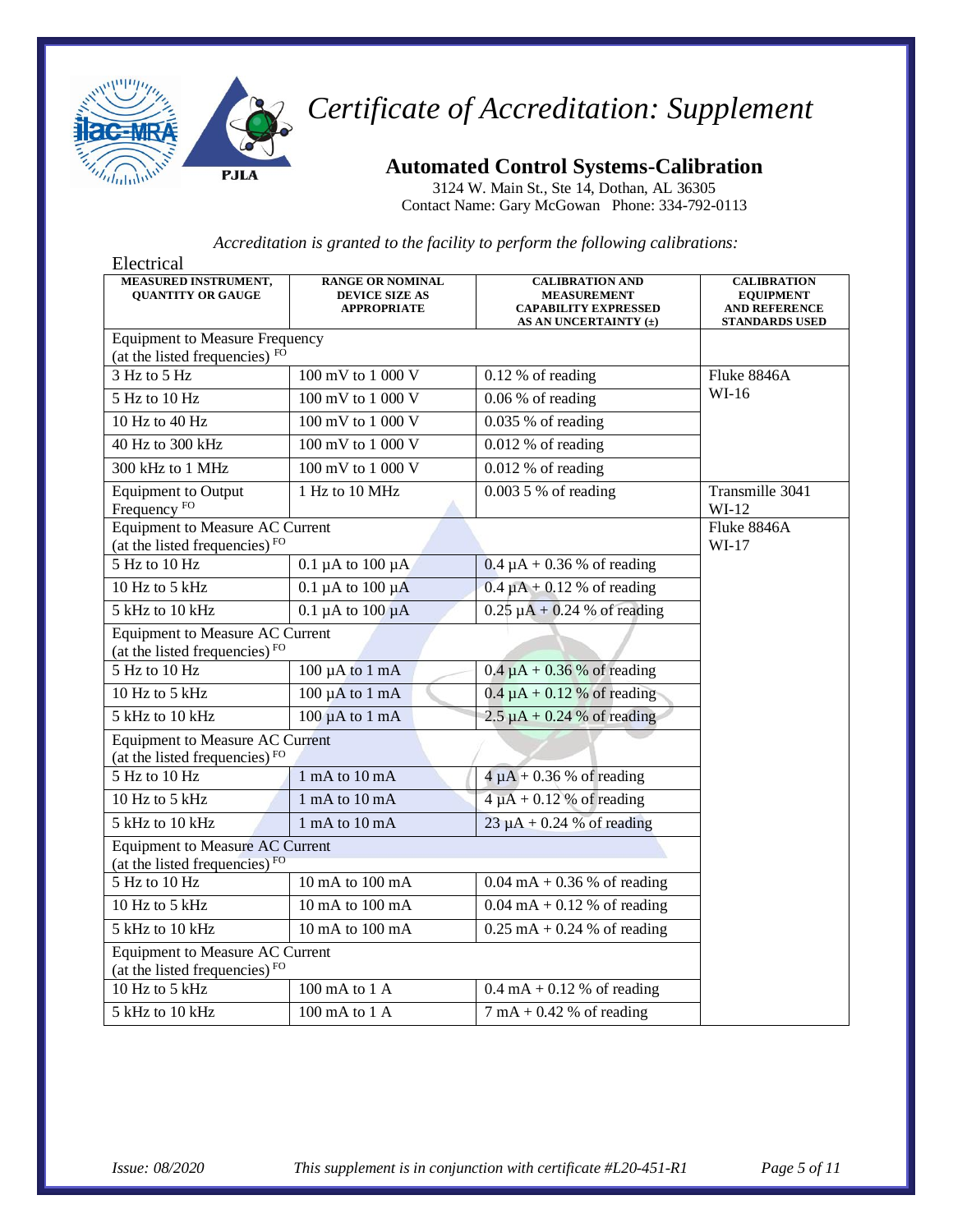

### **Automated Control Systems-Calibration**

3124 W. Main St., Ste 14, Dothan, AL 36305 Contact Name: Gary McGowan Phone: 334-792-0113

| Electrical                                                                         |                                                                        |                                                                                                      |                                                                                         |
|------------------------------------------------------------------------------------|------------------------------------------------------------------------|------------------------------------------------------------------------------------------------------|-----------------------------------------------------------------------------------------|
| MEASURED INSTRUMENT,<br><b>OUANTITY OR GAUGE</b>                                   | <b>RANGE OR NOMINAL</b><br><b>DEVICE SIZE AS</b><br><b>APPROPRIATE</b> | <b>CALIBRATION AND</b><br><b>MEASUREMENT</b><br><b>CAPABILITY EXPRESSED</b><br>AS AN UNCERTAINTY (±) | <b>CALIBRATION</b><br><b>EQUIPMENT</b><br><b>AND REFERENCE</b><br><b>STANDARDS USED</b> |
| Equipment to Output AC Current                                                     |                                                                        |                                                                                                      | Transmille 3041                                                                         |
| (at the listed frequencies) <sup>FO</sup>                                          |                                                                        |                                                                                                      | $WI-12$                                                                                 |
| 10 Hz to 44 Hz                                                                     | 20 μA to 202 μA                                                        | $0.98 \mu A$                                                                                         |                                                                                         |
| 45 Hz to 999 Hz                                                                    | 20 μA to 202 μA                                                        | $0.58 \mu A$                                                                                         |                                                                                         |
| 1 kHz to 10 kHz                                                                    | 20 μA to 202 μA                                                        | $4.1 \mu A$                                                                                          |                                                                                         |
| <b>Equipment to Output AC Current</b><br>(at the listed frequencies) <sup>FO</sup> |                                                                        |                                                                                                      |                                                                                         |
| 10 Hz to 44 Hz                                                                     | $0.2 \text{ mA}$ to $2.02 \text{ mA}$                                  | $0.0065 \text{ mA}$                                                                                  |                                                                                         |
| 45 Hz to 999 Hz                                                                    | $0.2$ mA to $2.02$ mA                                                  | $0.002 \text{ mA}$                                                                                   |                                                                                         |
| 1 kHz to 10 kHz                                                                    | 0.2 mA to 2.02 mA                                                      | $0.021$ mA                                                                                           |                                                                                         |
| Equipment to Output AC Current 2 mA to 20.2 mA<br>(at the listed frequencies) $FQ$ |                                                                        |                                                                                                      |                                                                                         |
| 10 Hz to 44 Hz                                                                     | 2 mA to 20.2 mA                                                        | $0.07$ mA                                                                                            |                                                                                         |
| 45 Hz to 999 Hz                                                                    | 2 mA to 20.2 mA                                                        | $0.02 \text{ mA}$                                                                                    |                                                                                         |
| 1 kHz to 10 kHz                                                                    | 2 mA to 20.2 mA                                                        | $0.14 \text{ mA}$                                                                                    |                                                                                         |
| <b>Equipment to Output AC Current</b><br>(at the listed frequencies) $FQ$          |                                                                        |                                                                                                      |                                                                                         |
| 10 Hz to $44$ Hz                                                                   | 20.2 mA to 202 mA                                                      | $0.65$ mA                                                                                            |                                                                                         |
| 45 Hz to 999 Hz                                                                    | 20.2 mA to 202 mA                                                      | $0.2 \text{ mA}$                                                                                     |                                                                                         |
| 1 kHz to 10 kHz                                                                    | 20.2 mA to 202 mA                                                      | $1.4 \text{ mA}$                                                                                     |                                                                                         |
| <b>Equipment to Output AC Current</b><br>(at the listed frequencies) FO            |                                                                        |                                                                                                      |                                                                                         |
| 10 Hz to 44 Hz                                                                     | $0.2$ A to $2.02$ A                                                    | 0.0067A                                                                                              |                                                                                         |
| 45 Hz to 999 Hz                                                                    | 0.2 A to 2.02 A                                                        | 0.0029A                                                                                              |                                                                                         |
| 1 kHz to 5 kHz                                                                     | 0.2 A to 2.02 A                                                        | 0.018A                                                                                               |                                                                                         |
| <b>Equipment to Output AC Current</b><br>(at the listed frequencies) <sup>FO</sup> |                                                                        |                                                                                                      |                                                                                         |
| 30 Hz to 44 Hz                                                                     | 2 A to 30 $\overline{A}$                                               | 0.083A                                                                                               |                                                                                         |
| 45 Hz to 99 Hz                                                                     | 2 A to 30 A                                                            | 0.03A                                                                                                |                                                                                         |
| 100 Hz to 10 kHz                                                                   | 2 A to 30 A                                                            | 0.13A                                                                                                |                                                                                         |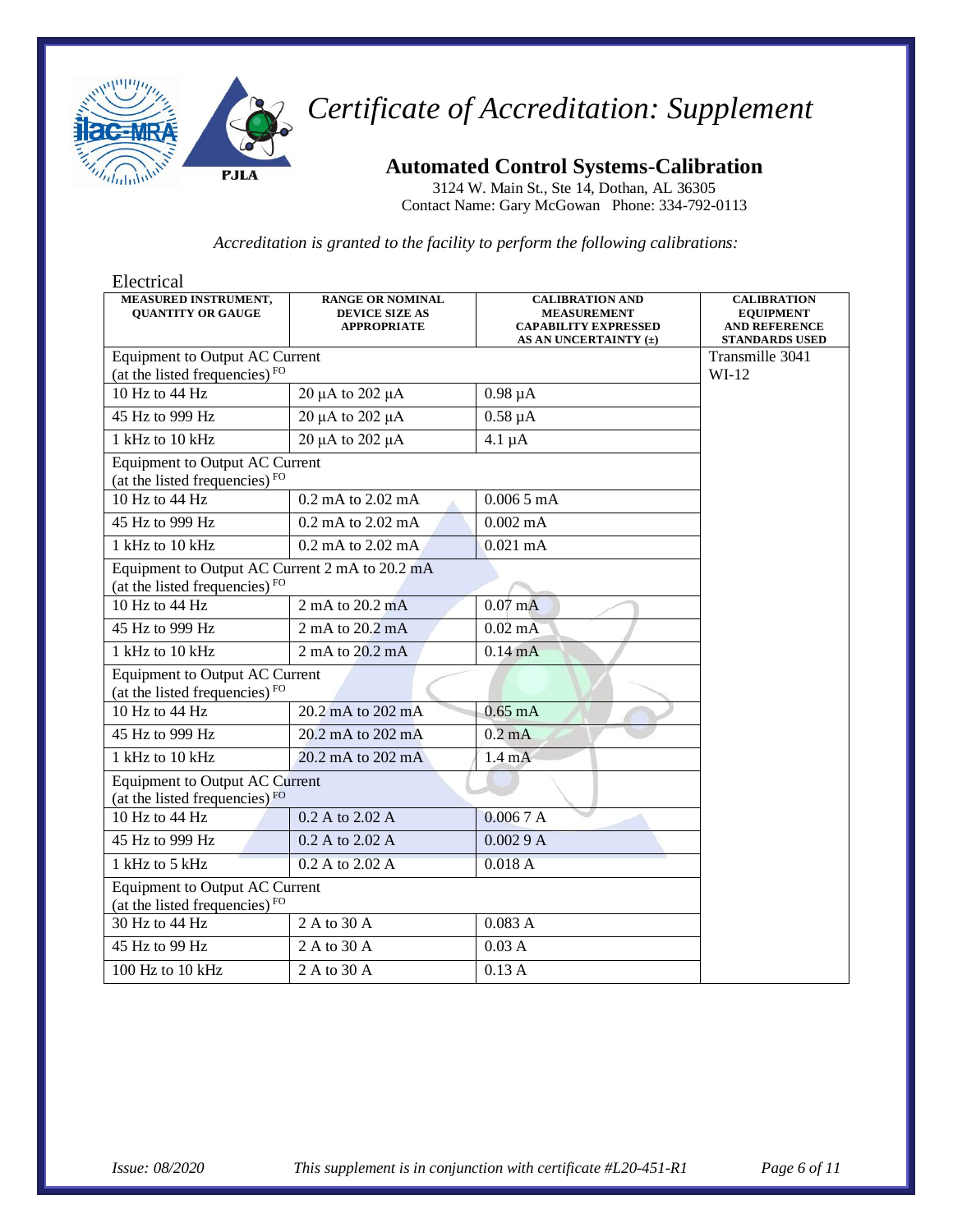

**Automated Control Systems-Calibration**

3124 W. Main St., Ste 14, Dothan, AL 36305 Contact Name: Gary McGowan Phone: 334-792-0113

| Electrical                                                                          |                                                                        |                                                                                                      |                                                                                         |  |
|-------------------------------------------------------------------------------------|------------------------------------------------------------------------|------------------------------------------------------------------------------------------------------|-----------------------------------------------------------------------------------------|--|
| MEASURED INSTRUMENT,<br><b>QUANTITY OR GAUGE</b>                                    | <b>RANGE OR NOMINAL</b><br><b>DEVICE SIZE AS</b><br><b>APPROPRIATE</b> | <b>CALIBRATION AND</b><br><b>MEASUREMENT</b><br><b>CAPABILITY EXPRESSED</b><br>AS AN UNCERTAINTY (±) | <b>CALIBRATION</b><br><b>EQUIPMENT</b><br><b>AND REFERENCE</b><br><b>STANDARDS USED</b> |  |
| <b>Equipment to Measure AC Current</b>                                              |                                                                        |                                                                                                      | Fluke 8846A                                                                             |  |
| (at the listed frequencies) <sup>FO</sup>                                           |                                                                        |                                                                                                      | WI-19                                                                                   |  |
| 10 Hz to 5 $kHz$                                                                    | 3 A to 10 A                                                            | $4 \text{ mA} + 0.18$ % of reading                                                                   |                                                                                         |  |
| <b>Equipment to Measure AC Voltage</b><br>(at the listed frequencies) <sup>FO</sup> |                                                                        |                                                                                                      |                                                                                         |  |
| 5 Hz to 10 Hz                                                                       | $0.1$ mV to $100$ mV                                                   | $0.04$ mV + 0.42 % of reading                                                                        |                                                                                         |  |
| 10 Hz to 20 kHz                                                                     | $0.1$ mV to $100$ mV                                                   | $0.04 \text{ mV} + 0.07 \%$ of reading                                                               |                                                                                         |  |
| 20 kHz to 50 kHz                                                                    | $0.1$ mV to $100$ mV                                                   | $0.05$ mV + 0.14 % of reading                                                                        |                                                                                         |  |
| 50 kHz to 100 kHz                                                                   | $0.1$ mV to $100$ mV                                                   | $0.08 \text{ mV} + 0.71 \%$ of reading                                                               |                                                                                         |  |
| Equipment to Measure AC Voltage<br>(at the listed frequencies) <sup>FO</sup>        |                                                                        |                                                                                                      |                                                                                         |  |
| 5 Hz to 10 Hz                                                                       | $0.1$ V to $1\overline{V}$                                             | $0.3$ mV + 0.42 % of reading                                                                         |                                                                                         |  |
| 10 Hz to 20 kHz                                                                     | 0.1 V to 1 V                                                           | $0.3 \text{ mV} + 0.071 \%$ of reading                                                               |                                                                                         |  |
| 20 kHz to 50 kHz                                                                    | $0.1 V$ to $1 V$                                                       | $0.5$ mV + 0.14 % of reading                                                                         |                                                                                         |  |
| 50 kHz to 100 kHz                                                                   | $0.1 V$ to $1 V$                                                       | $0.8 \text{ mV} + 0.71 \%$ of reading                                                                |                                                                                         |  |
| (at the listed frequencies) $FQ$                                                    | Equipment to Measure AC Voltage                                        |                                                                                                      |                                                                                         |  |
| 5 Hz to 10 Hz                                                                       | 1 V to 10 V                                                            | $3 \text{ mV} + 0.42$ % of reading                                                                   |                                                                                         |  |
| 10 Hz to 20 kHz                                                                     | 1 V to 10 V                                                            | $3 \text{ mV} + 0.071 \%$ of reading                                                                 |                                                                                         |  |
| 20 kHz to 50 kHz                                                                    | $1 \overline{V}$ to $10 \overline{V}$                                  | $5 \text{ mV} + 0.14 \%$ of reading                                                                  |                                                                                         |  |
| 50 kHz to 100 kHz                                                                   | 1 V to 10 V                                                            | $8 \text{ mV} + 0.71$ % of reading                                                                   |                                                                                         |  |
| <b>Equipment to Measure AC Voltage</b><br>(at the listed frequencies) $FQ$          |                                                                        |                                                                                                      |                                                                                         |  |
| 10 Hz to 20 kHz                                                                     | 10 V to 100 V                                                          | $0.03 V + 0.071 %$ of reading                                                                        |                                                                                         |  |
| 20 kHz to 50 $\overline{\text{kHz}}$                                                | 10 V to 100 V                                                          | $0.05 V + 0.14 %$ of reading                                                                         |                                                                                         |  |
| 50 kHz to 100 kHz                                                                   | 10 V to 100 V                                                          | $0.08 V + 0.71 %$ of reading                                                                         |                                                                                         |  |
| Equipment to Measure AC Voltage<br>(at the listed frequencies) $FQ$                 |                                                                        |                                                                                                      |                                                                                         |  |
| 10 Hz to 20 kHz                                                                     | 100 V to 1 000 V                                                       | $0.3 V + 0.071 %$ of reading                                                                         |                                                                                         |  |
| 20 kHz to 50 kHz                                                                    | 100 V to 1 000 V                                                       | $0.5 V + 0.14 %$ of reading                                                                          |                                                                                         |  |
| 50 kHz to 100 kHz                                                                   | 100 V to 1 000 V                                                       | $0.8 V + 0.71 %$ of reading                                                                          |                                                                                         |  |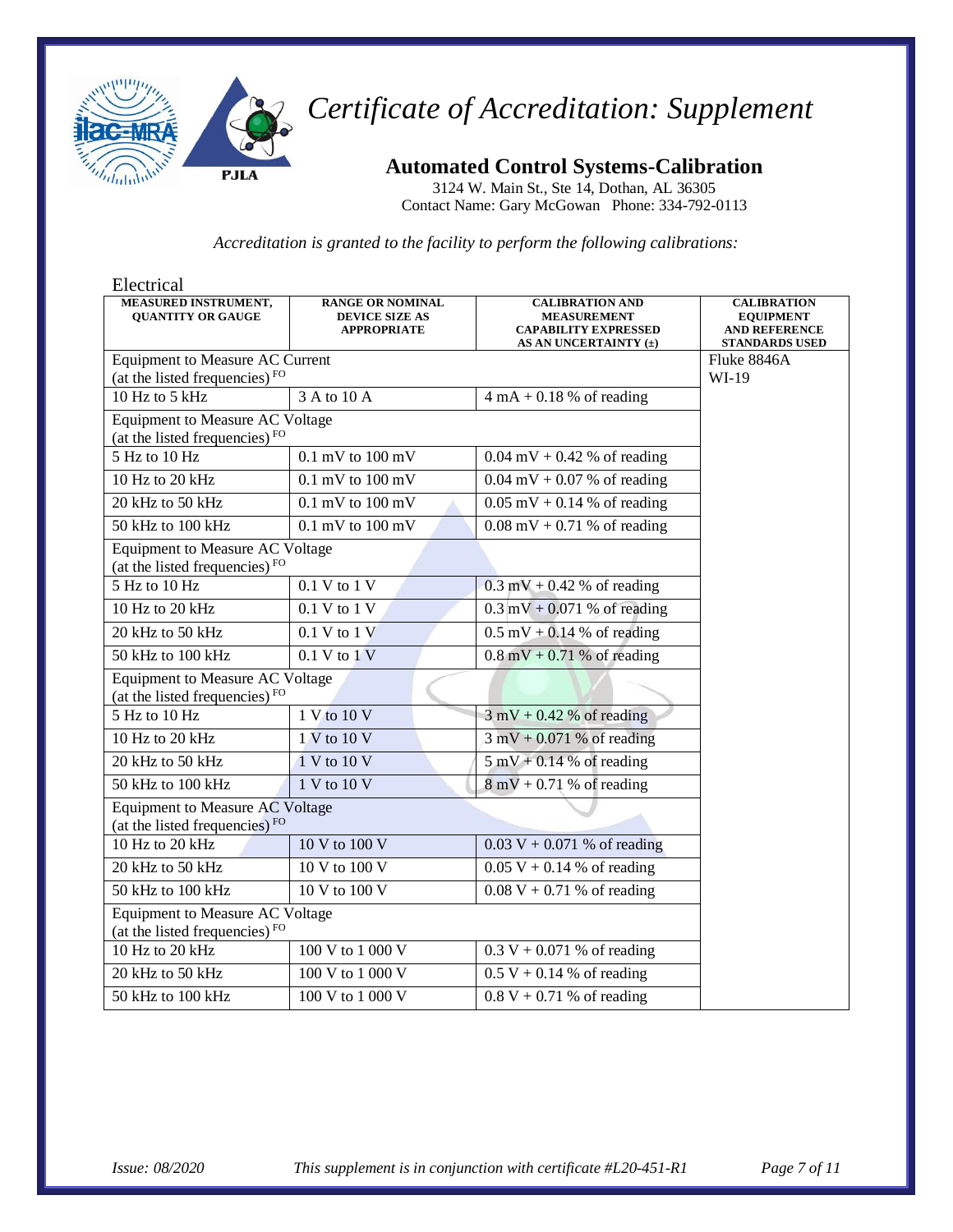

### **Automated Control Systems-Calibration**

3124 W. Main St., Ste 14, Dothan, AL 36305 Contact Name: Gary McGowan Phone: 334-792-0113

| Electrical                                                                         |                                                                        |                                                                                                      |                                                                                         |
|------------------------------------------------------------------------------------|------------------------------------------------------------------------|------------------------------------------------------------------------------------------------------|-----------------------------------------------------------------------------------------|
| <b>MEASURED INSTRUMENT,</b><br><b>OUANTITY OR GAUGE</b>                            | <b>RANGE OR NOMINAL</b><br><b>DEVICE SIZE AS</b><br><b>APPROPRIATE</b> | <b>CALIBRATION AND</b><br><b>MEASUREMENT</b><br><b>CAPABILITY EXPRESSED</b><br>AS AN UNCERTAINTY (±) | <b>CALIBRATION</b><br><b>EQUIPMENT</b><br><b>AND REFERENCE</b><br><b>STANDARDS USED</b> |
| <b>Equipment to Output AC Voltage</b>                                              | Transmille 3041                                                        |                                                                                                      |                                                                                         |
| (at the listed frequencies) <sup>FO</sup><br>10 Hz to 45 Hz                        | 1 mV to 202 mV                                                         | $0.68$ mV                                                                                            | $WI-12$                                                                                 |
|                                                                                    |                                                                        |                                                                                                      |                                                                                         |
| 45 Hz to 1 000 Hz                                                                  | 7 mV to 202 mV                                                         | $0.14 \text{ mV}$                                                                                    |                                                                                         |
| 1 kHz to 20 kHz                                                                    | 8 mV to 202 mV                                                         | $0.3$ mV                                                                                             |                                                                                         |
| 20 kHz to 100 kHz                                                                  | 8 mV to 202 mV                                                         | $2.8 \text{ mV}$                                                                                     |                                                                                         |
| 100 kHz to 500 kHz                                                                 | 8 mV to 202 mV                                                         | $3.5 \text{ mV}$                                                                                     |                                                                                         |
| Equipment to Output AC Voltage:<br>(at the listed frequencies) <sup>FO</sup>       |                                                                        |                                                                                                      |                                                                                         |
| 10 Hz to 45 Hz                                                                     | 0.2 V to 2.02 V                                                        | $0.0065 \,\mathrm{V}$                                                                                |                                                                                         |
| 45 Hz to 1 000 Hz                                                                  | 0.2 V to 2.02 V                                                        | 0.0012V                                                                                              |                                                                                         |
| 1 kHz to 20 kHz                                                                    | 0.2 V to 2.02 V                                                        | 0.0023V                                                                                              |                                                                                         |
| 20 kHz to 100 kHz                                                                  | 0.2 V to 2.02 V                                                        | 0.011V                                                                                               |                                                                                         |
| 100 kHz to 500 kHz                                                                 | 0.2 V to 2.02 V                                                        | 0.032V                                                                                               |                                                                                         |
| <b>Equipment to Output AC Voltage</b><br>(at the listed frequencies) $FQ$          |                                                                        |                                                                                                      |                                                                                         |
| 10 Hz to 45 Hz                                                                     | 2.02 V to 20.2 V                                                       | $0.065$ V                                                                                            |                                                                                         |
| 45 Hz to 1 000 Hz                                                                  | 2.02 V to 20.2 V                                                       | 0.011V                                                                                               |                                                                                         |
| 1 kHz to 20 kHz                                                                    | 2.02 V to 20.2 V                                                       | $0.02$ V                                                                                             |                                                                                         |
| 20 kHz to 100 kHz                                                                  | 2.02 V to 20.2 V                                                       | 0.12V                                                                                                |                                                                                         |
| <b>Equipment to Output AC Voltage</b><br>(at the listed frequencies) FO            |                                                                        |                                                                                                      |                                                                                         |
| 30 Hz to 45 Hz                                                                     | 20.2 V to 202 V                                                        | 0.2V                                                                                                 |                                                                                         |
| 45 Hz to 1 000 Hz                                                                  | 20.2 V to 202 V                                                        | 0.16V                                                                                                |                                                                                         |
| 1 kHz to 20 kHz<br>20.2 V to 202 V                                                 |                                                                        | 0.34V                                                                                                |                                                                                         |
| <b>Equipment to Output AC Voltage</b><br>(at the listed frequencies) <sup>FO</sup> |                                                                        |                                                                                                      |                                                                                         |
| 30 Hz to 45 Hz                                                                     | 202 V to 1 020 V                                                       | 1.1V                                                                                                 |                                                                                         |
| 45 Hz to 1 000 Hz                                                                  | 202 V to 1 020 V                                                       | 0.71V                                                                                                |                                                                                         |
| 1 kHz to 10 kHz                                                                    | 202 V to 1 020 V                                                       | 2.7 V                                                                                                |                                                                                         |
| Temperature Calibration,                                                           | -200 °C to -100 °C                                                     | 0.59 °C                                                                                              | Transmille 3041A +                                                                      |
| <b>Indication and Control</b><br>Equipment used with                               | -100 °C to 120 °C                                                      | $0.49$ °C                                                                                            | <b>EA001A</b><br>$WI-21$                                                                |
| Thermocouple Type K <sup>FO</sup>                                                  | 120 °C to 1 370 °C                                                     | $0.54\text{ °C}$                                                                                     |                                                                                         |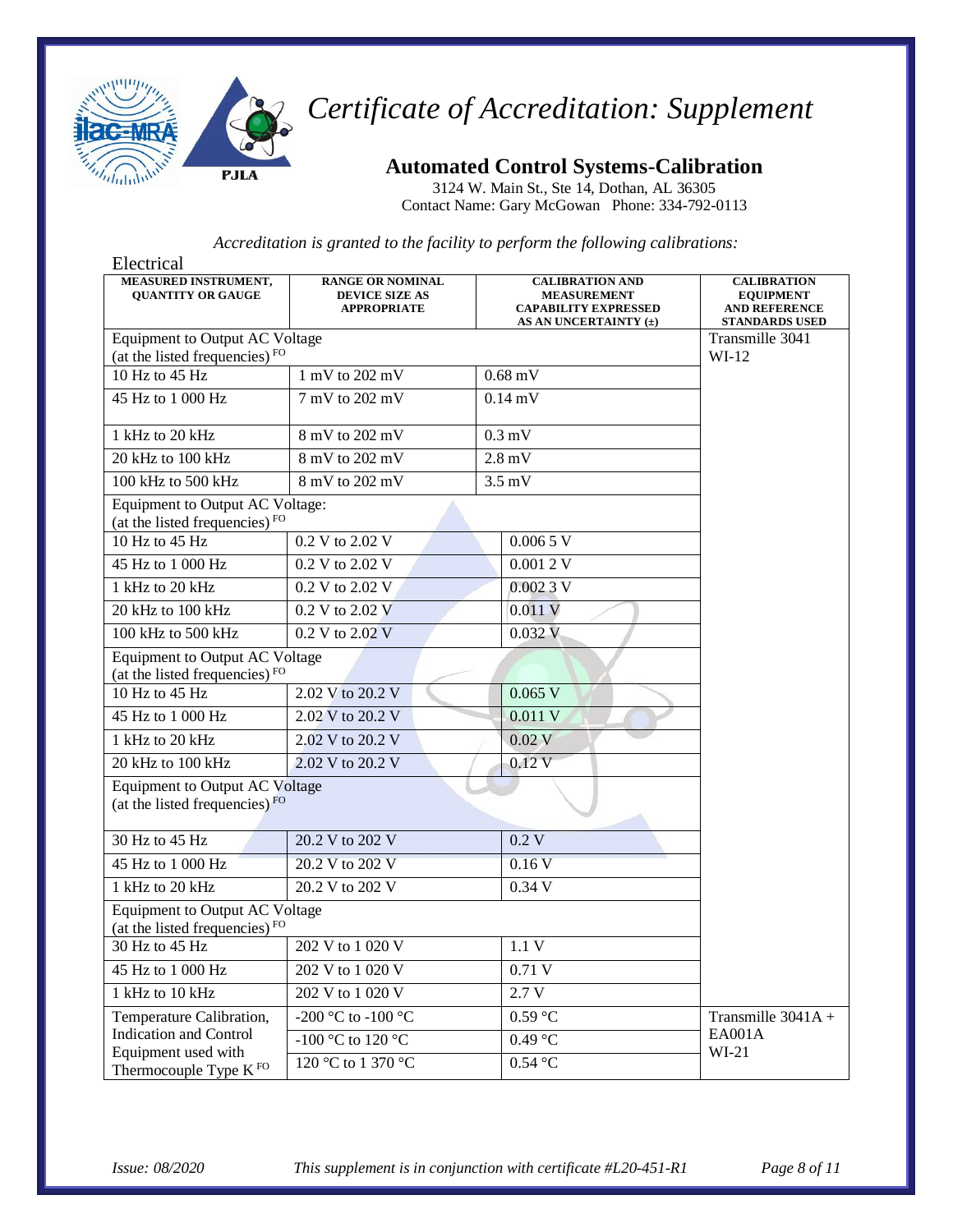

### **Automated Control Systems-Calibration**

3124 W. Main St., Ste 14, Dothan, AL 36305 Contact Name: Gary McGowan Phone: 334-792-0113

#### *Accreditation is granted to the facility to perform the following calibrations:*

| Electrical                                                                                          |                                                              |                                                                                                      |                                                                                         |
|-----------------------------------------------------------------------------------------------------|--------------------------------------------------------------|------------------------------------------------------------------------------------------------------|-----------------------------------------------------------------------------------------|
| MEASURED INSTRUMENT,<br><b>OUANTITY OR GAUGE</b>                                                    | <b>RANGE OR NOMINAL DEVICE</b><br><b>SIZE AS APPROPRIATE</b> | <b>CALIBRATION AND</b><br><b>MEASUREMENT</b><br><b>CAPABILITY EXPRESSED</b><br>AS AN UNCERTAINTY (±) | <b>CALIBRATION</b><br><b>EQUIPMENT</b><br><b>AND REFERENCE</b><br><b>STANDARDS USED</b> |
| Temperature Calibration,                                                                            | $-100$ °C to 150 °C                                          | $0.47 \text{ °C}$                                                                                    | Transmille $3041A +$                                                                    |
| Indication and Control<br>Equipment used with<br>Thermocouple Type J <sup>FO</sup>                  | 150 °C to 1 200 °C                                           | $0.39 \text{ °C}$                                                                                    | EA001A<br>W <sub>L</sub> 21                                                             |
| Temperature Calibration,<br>Indication and Control<br>Equipment used with<br>Thermocouple Type T FO | $-150$ °C to 400 °C                                          | $0.39$ °C                                                                                            |                                                                                         |

#### Mechanical

| niccimina                                               |                                                                        |                                                                                                      |                                                                                         |
|---------------------------------------------------------|------------------------------------------------------------------------|------------------------------------------------------------------------------------------------------|-----------------------------------------------------------------------------------------|
| <b>MEASURED INSTRUMENT,</b><br><b>OUANTITY OR GAUGE</b> | <b>RANGE OR NOMINAL</b><br><b>DEVICE SIZE AS</b><br><b>APPROPRIATE</b> | <b>CALIBRATION AND</b><br><b>MEASUREMENT</b><br><b>CAPABILITY EXPRESSED</b><br>AS AN UNCERTAINTY (±) | <b>CALIBRATION</b><br><b>EQUIPMENT</b><br><b>AND REFERENCE</b><br><b>STANDARDS USED</b> |
| Pressure Gauges <sup>FO</sup>                           | $0.35$ psi to $0.35$ psi                                               | $0.00043$ psi                                                                                        | Druck DPI 610<br>$WI-01$                                                                |
|                                                         | $-14$ psi to 30 psi                                                    | $0.018$ psi                                                                                          | Ametek IPI030<br>$WI-01$                                                                |
|                                                         | 30 psi to 100 psi                                                      | $0.062$ psi                                                                                          | Ametek IPIMKII100<br>$WI-01$                                                            |
|                                                         | $100$ psi to $500$ psi                                                 | $0.31$ psi                                                                                           | Ametek IPIMKII500<br>$WI-01$                                                            |
|                                                         | $500$ psi to $2000$ psi                                                | $1.2$ psi                                                                                            | Ametek IPIMKII2000<br>$WI-01$                                                           |
|                                                         | 2 000 psi to 5 000 psi                                                 | $3.0$ psi                                                                                            | Ametek<br>IPI05KGBXXINDG                                                                |
| Torque Wrenches <sup>FO</sup>                           | 40 in $\cdot$ lb to 400 in $\cdot$ lb                                  | $0.65$ % of reading                                                                                  | CDI 4002-I-DTT<br>$WI-22$                                                               |
|                                                         | 33 ft $\cdot$ lb to 250 ft $\cdot$ lb                                  | 1.2 % of reading                                                                                     | Proto J6476<br>$WI-22$                                                                  |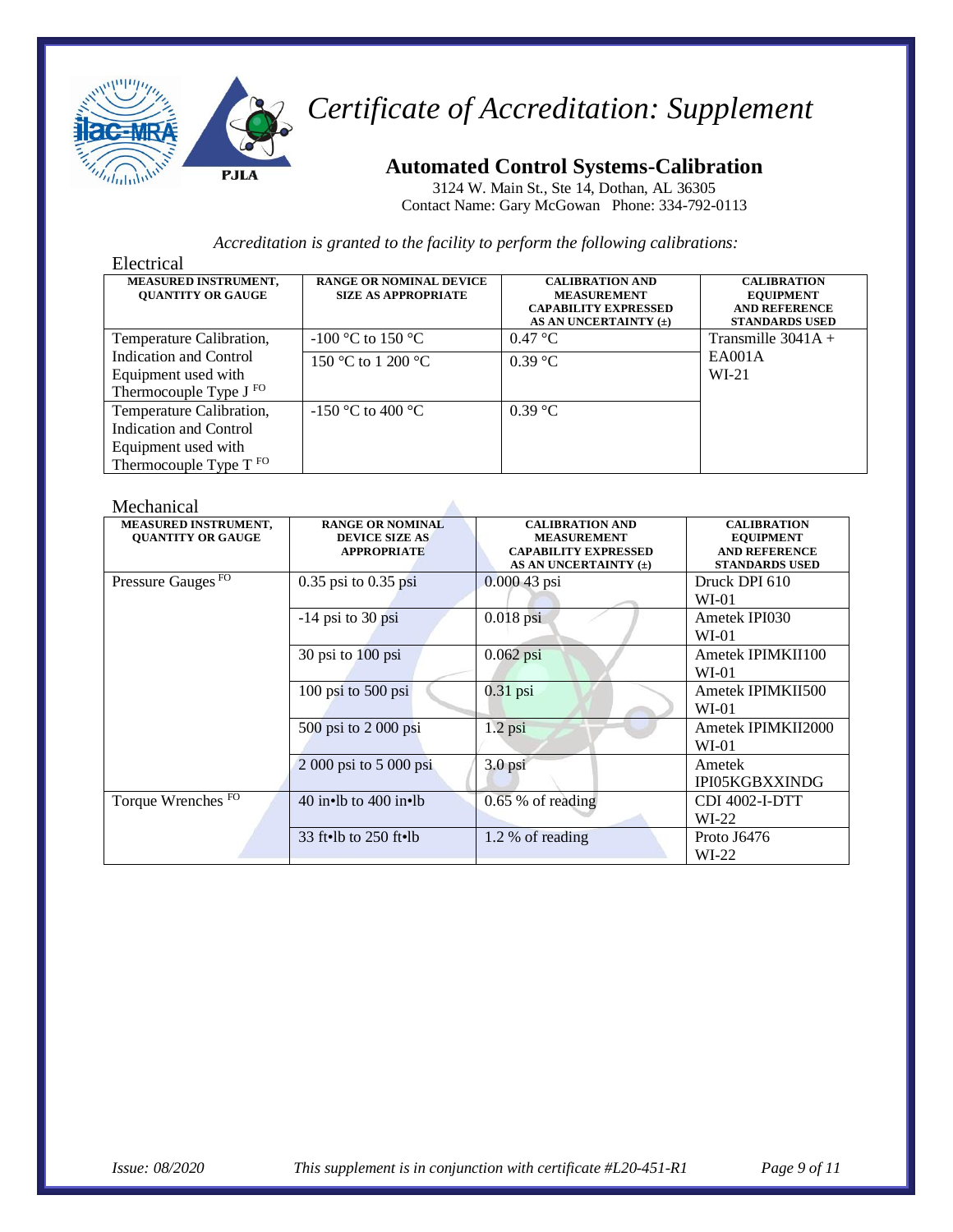

**Automated Control Systems**

3124 W. Main St., Ste. 14, Dothan, AL 36305 Contact Name: Gary McGowan Phone: 334-792-0113

*Accreditation is granted to the facility to perform the following calibrations:*

| Thermodynamic                                           |                                                                        |                                                                                                      |                                                                                         |
|---------------------------------------------------------|------------------------------------------------------------------------|------------------------------------------------------------------------------------------------------|-----------------------------------------------------------------------------------------|
| <b>MEASURED INSTRUMENT,</b><br><b>OUANTITY OR GAUGE</b> | <b>RANGE OR NOMINAL</b><br><b>DEVICE SIZE AS</b><br><b>APPROPRIATE</b> | <b>CALIBRATION AND</b><br><b>MEASUREMENT</b><br><b>CAPABILITY EXPRESSED</b><br>AS AN UNCERTAINTY (±) | <b>CALIBRATION</b><br><b>EQUIPMENT</b><br><b>AND REFERENCE</b><br><b>STANDARDS USED</b> |
| Temperature Measurement FO                              | $-196$ °C to 0 °C                                                      | 0.049 °C                                                                                             | Fluke 5615 with Fluke 8846                                                              |
|                                                         | 0 °C to 200 °C                                                         | $0.11 \text{ °C}$                                                                                    | Fluke 5627A with<br>Fluke 8846A                                                         |
|                                                         | 200 °C to 420 °C                                                       | $0.17 \text{ °C}$                                                                                    | $WI-03$                                                                                 |
| Temperature Source FO                                   | -30 °C to 0 °C                                                         | $0.049$ °C                                                                                           | Fluke 5615 with Fluke 8846<br>Fluke 5627 with Fluke 8846                                |
|                                                         | 0 °C to 200 °C                                                         | 0.0.11 °C                                                                                            | $WI-03$                                                                                 |
|                                                         | 200 °C to 420 °C                                                       | $0.17 \text{ °C}$                                                                                    |                                                                                         |
| <b>Equipment to Measure</b><br>Humidity <sup>FO</sup>   | 30 % RH to 75 % RH                                                     | 1.7% RH                                                                                              | Vaisala HMT333 with<br>Fluke 8846<br>$WI-13$                                            |

#### Mass, Force, and Weighing Devices

| <b>MEASURED INSTRUMENT,</b><br><b>OUANTITY OR GAUGE</b> | <b>RANGE OR NOMINAL</b><br><b>DEVICE SIZE AS</b><br><b>APPROPRIATE</b> | <b>CALIBRATION AND</b><br><b>MEASUREMENT</b><br><b>CAPABILITY EXPRESSED</b><br>AS AN UNCERTAINTY $(\pm)$ | <b>CALIBRATION</b><br><b>EQUIPMENT</b><br><b>AND REFERENCE</b><br><b>STANDARDS USED</b> |
|---------------------------------------------------------|------------------------------------------------------------------------|----------------------------------------------------------------------------------------------------------|-----------------------------------------------------------------------------------------|
| Analytical Balances <sup>FO</sup>                       | 1 g to $200 g$                                                         | $(0.16 + 0.003Wt)$ mg                                                                                    | <b>ASTM Class 1 Weights</b><br>$WI-02$                                                  |
| Precision Balances <sup>FO</sup>                        | 1 g to $600 g$                                                         | $(0.5 + 0.004Wt)$ mg                                                                                     |                                                                                         |
| Bench Scales <sup>FO</sup>                              | 1 lb to $2$ lb                                                         | 0.00011b                                                                                                 | Class F Weights                                                                         |
|                                                         | 2 lb to 5 lb                                                           | $(2 \times 10^{-6} + 7.4 \times 10^{-5} Wt)$ lb                                                          | $WI-02$                                                                                 |
|                                                         | 5 lb to 10 lb                                                          | $(2.4 \times 10^{-4} + 4.3 \times 10^{-5} Wt)$ lb                                                        |                                                                                         |
|                                                         | 10 lb to 17 lb                                                         | $0.0057%$ of reading                                                                                     |                                                                                         |
|                                                         | 17 lb to 250 lb                                                        | $0.013\%$ of reading                                                                                     |                                                                                         |

- 1. The CMC (Calibration and Measurement Capability) stated for calibrations included on this scope of accreditation represents the smallest measurement uncertainty attainable by the laboratory when performing a more or less routine calibration of a nearly ideal device under nearly ideal conditions. It is typically expressed at a confidence level of 95 % using a coverage factor *k* (usually equal to 2). The actual measurement uncertainty associated with a specific calibration performed by the laboratory will typically be larger than the CMC for the same calibration since capability and performance of the device being calibrated and the conditions related to the calibration may reasonably be expected to deviate from ideal to some degree.
- 2. The laboratories range of calibration capability for all disciplines for which they are accredited is the interval from the smallest calibrated standard to the largest calibrated standard used in performing the calibration. The low end of this range must be an attainable value for which the laboratory has or has access to the standard referenced. Verification of an indicated value of zero in the absence of a standard is common practice in the procedure for many calibrations but by its definition it does not constitute